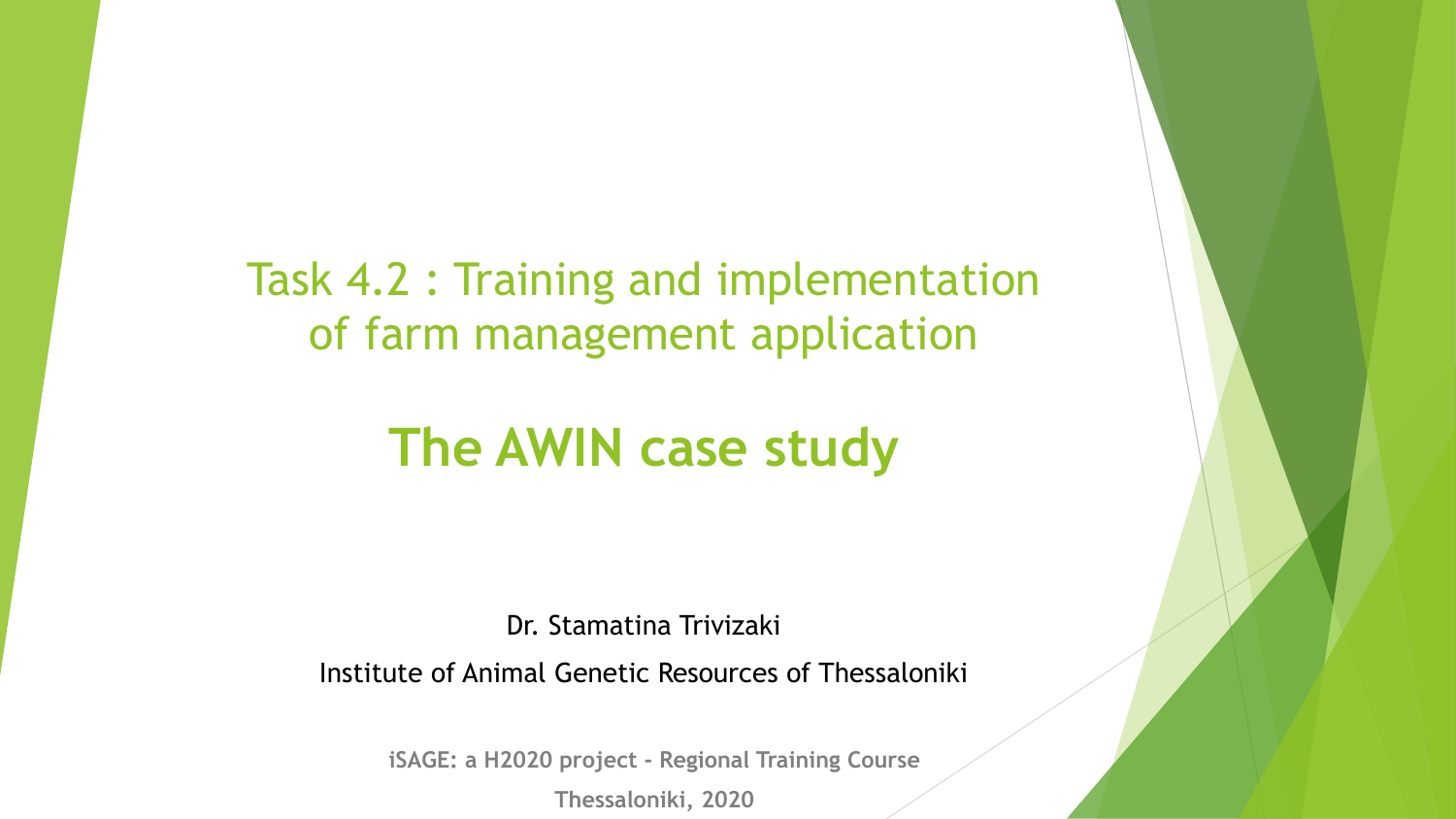# The challenge :

 $\blacktriangleright$  Farmers think :

▶ The use of applications to farm management is

Unrealistic **Difficult** Time-consuming Overestimated

▶ Only a few farmers are aware of the existence of farm management applications and even fewer know how to apply and use it.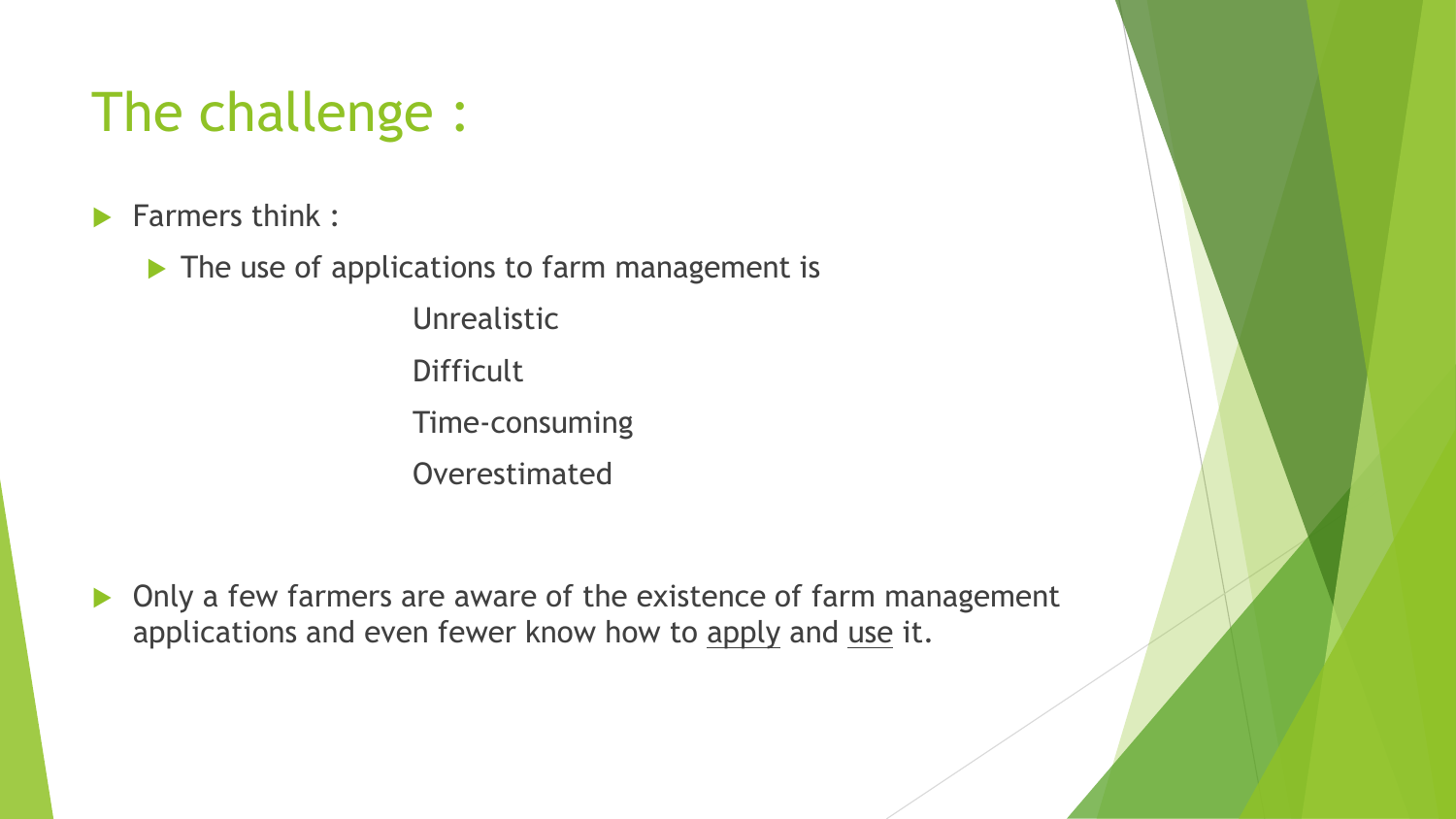# The challenge :

To persuade them :

- $\triangleright$  for the advantages of AWIN app to their farm sustainability
- that changes proposed by AWIN app are practical and have long-term benefits in production and money
- $\blacktriangleright$  to support its future use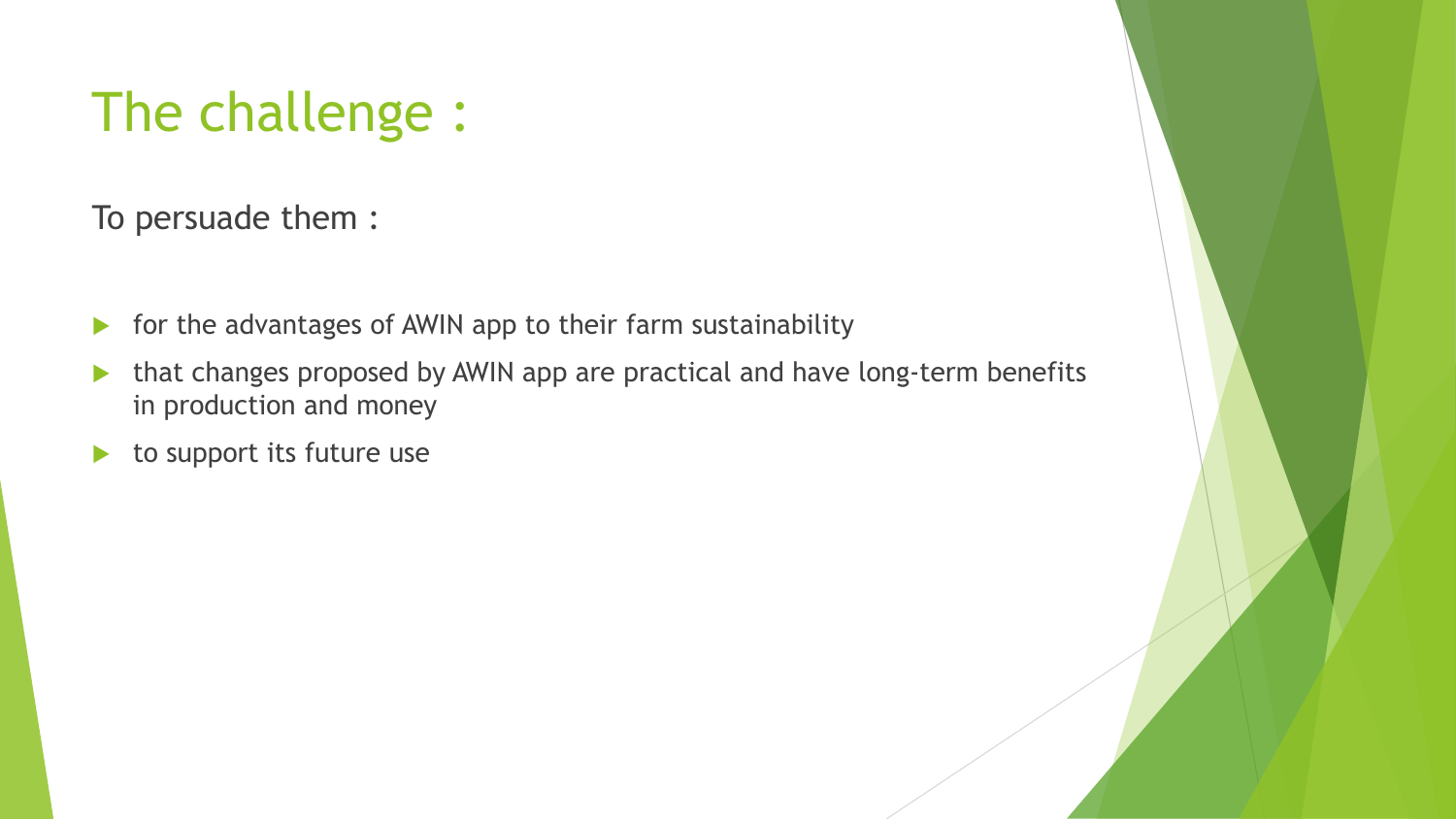## The tool :

**AWIN** application

- Stands for Animal Welfare Indicators
- ▶ Developed through European Animal Welfare Indicators Project
- $\triangleright$  With an emphasis on pain assessment and pain recognition
- Open source
- Easily installed on any smart device
- Collect data while on the farm and get a customized welfare assessment
- Each customized assessment is linked to a global welfare database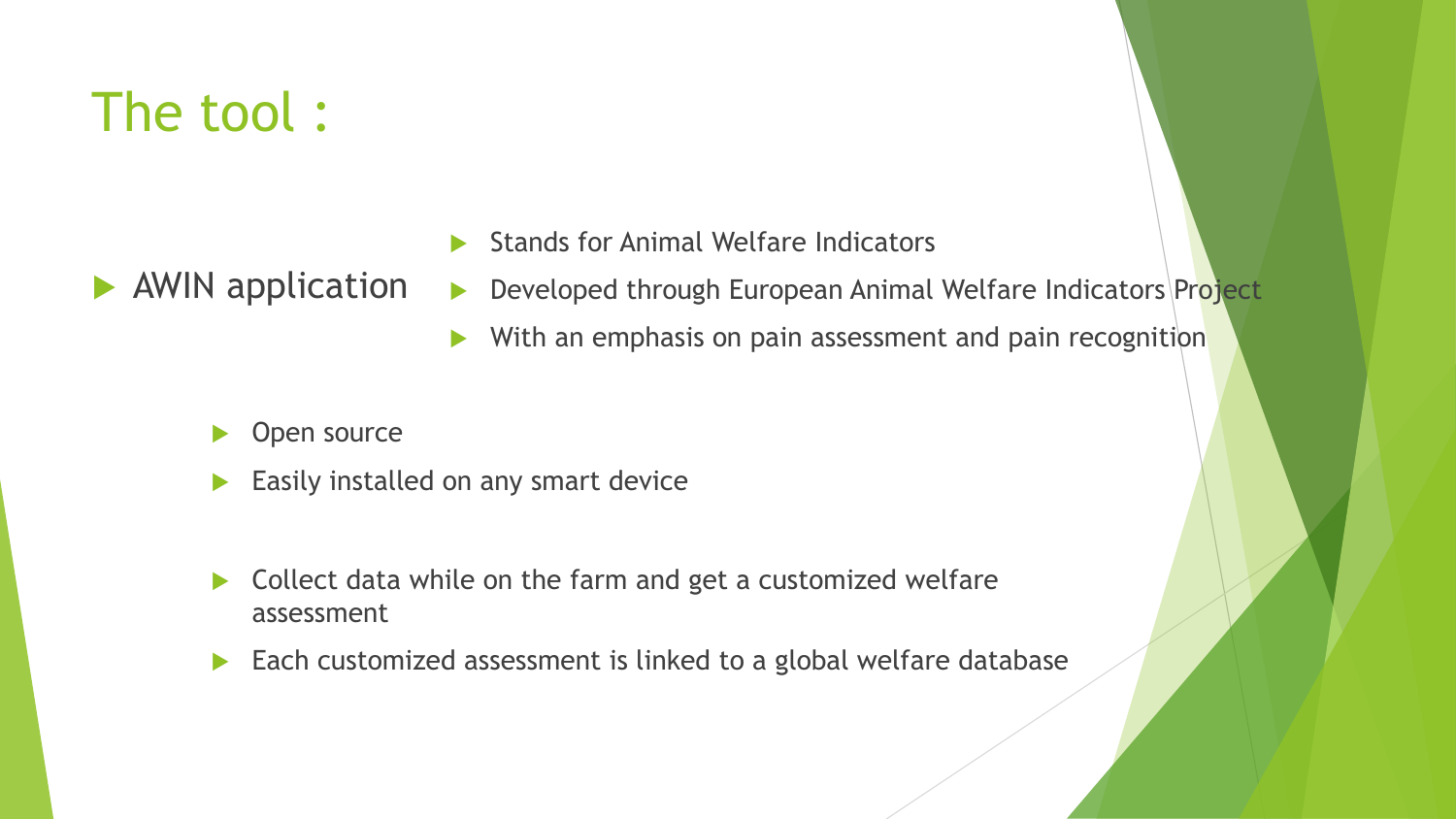|                                                               | Farms                   | Assessment Results<br>AWIN<br>Project | About<br>us   |              |                                      | Farms                        | <b>Assessment</b>            | Results | AWIN<br>Project | About<br>US: |
|---------------------------------------------------------------|-------------------------|---------------------------------------|---------------|--------------|--------------------------------------|------------------------------|------------------------------|---------|-----------------|--------------|
|                                                               | <b>Farm Information</b> |                                       |               |              |                                      | <b>Welfare Assessment: 1</b> |                              |         |                 |              |
| The tool:                                                     | Farm                    |                                       |               |              |                                      | Human-animal relationship    |                              |         |                 |              |
|                                                               | FarmManager             | 12                                    |               |              |                                      |                              | Familiar human approach test |         |                 |              |
|                                                               | City                    | Thessaloniki                          |               |              |                                      | Flight observed?             |                              |         |                 |              |
|                                                               | Country                 | <b>国</b> Greece                       |               |              |                                      |                              |                              |         |                 |              |
| AWIN application                                              | Phone                   | 00306958765689                        |               |              |                                      |                              |                              |         |                 |              |
|                                                               | E-mail                  | trivizaki@gmail.com                   |               |              |                                      |                              |                              |         |                 |              |
| AWIN<br>Farms<br>Assessment Results<br>About<br>Project<br>us |                         | Save Farm                             |               |              |                                      |                              |                              |         |                 |              |
| Farm Level Information                                        |                         | Back                                  |               |              | <b>Weather (outdoor observations</b> |                              | Distance                     |         |                 |              |
| Assessor<br>Mata                                              |                         |                                       |               | only)        |                                      |                              |                              |         |                 |              |
| Date<br>15/07/2017                                            |                         |                                       | Temperature   | 30           |                                      |                              |                              |         |                 |              |
| <b>Number of Animals</b>                                      |                         |                                       | Precipitation | $\mathsf{O}$ |                                      |                              |                              |         |                 |              |
| <b>Breeding Ewes</b>                                          |                         |                                       | WindSpeed     |              |                                      |                              |                              |         |                 |              |
| Rams (>6 months)                                              |                         |                                       |               | 18           |                                      |                              |                              |         |                 |              |
| Young stock                                                   |                         |                                       | WindDir       | <b>NE</b>    |                                      |                              |                              |         |                 |              |
|                                                               |                         |                                       | Humidity      | 45           |                                      |                              |                              |         |                 |              |
| Next                                                          |                         |                                       |               |              |                                      |                              |                              |         |                 |              |
|                                                               |                         |                                       |               |              |                                      |                              |                              |         |                 |              |
|                                                               |                         |                                       |               | <b>Next</b>  |                                      |                              |                              |         |                 |              |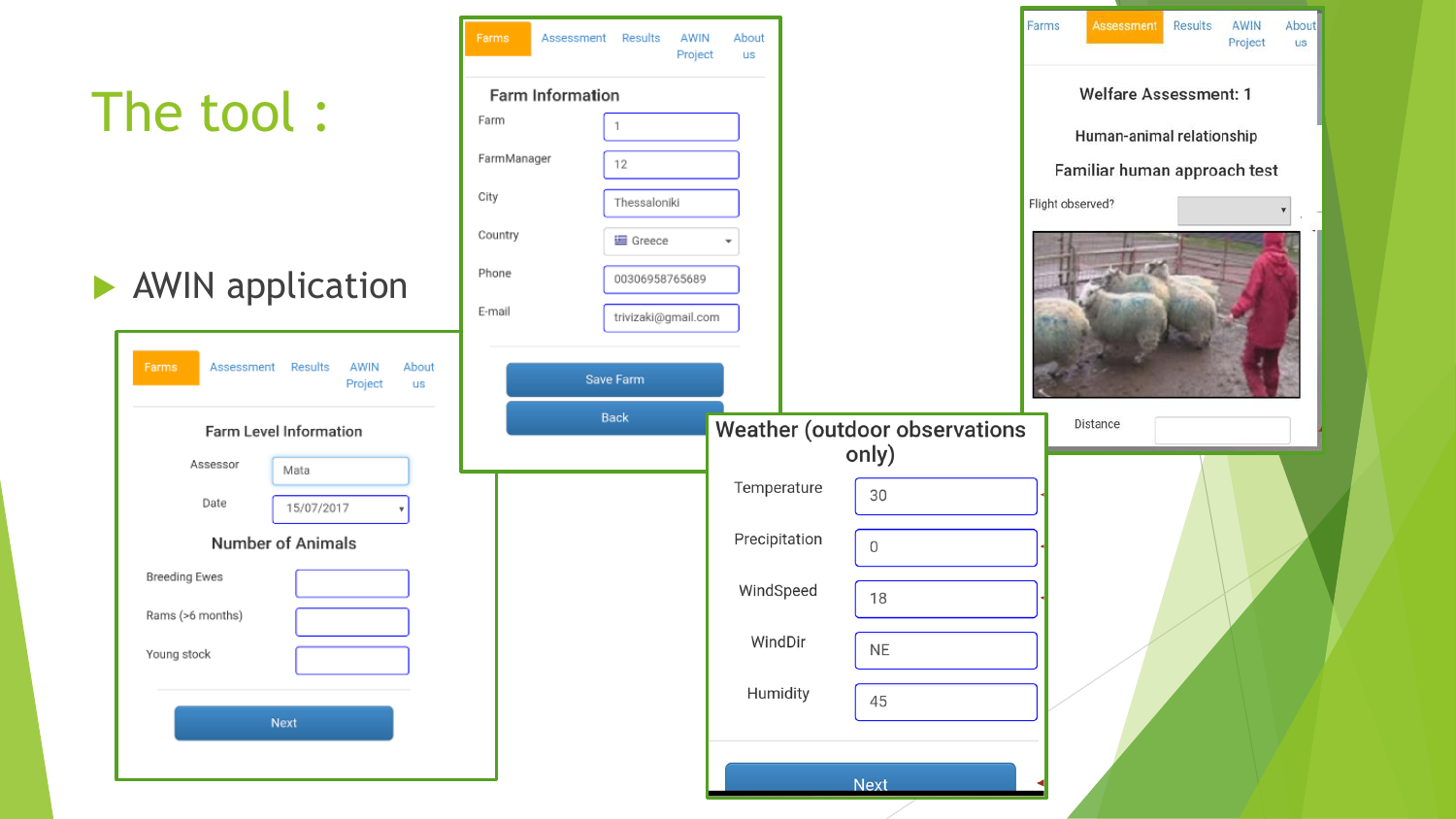## The training team :

 The trainers : Animal scientists of the Institute of Animal Genetic Resources of Thessaloniki, certified in adult education and lifelong training

- The trainees : Total 15 farmers
	- Five breeders of three breeds : Frizarta, Lesvos, Autochthonous goat and
	- Two species : sheep and goat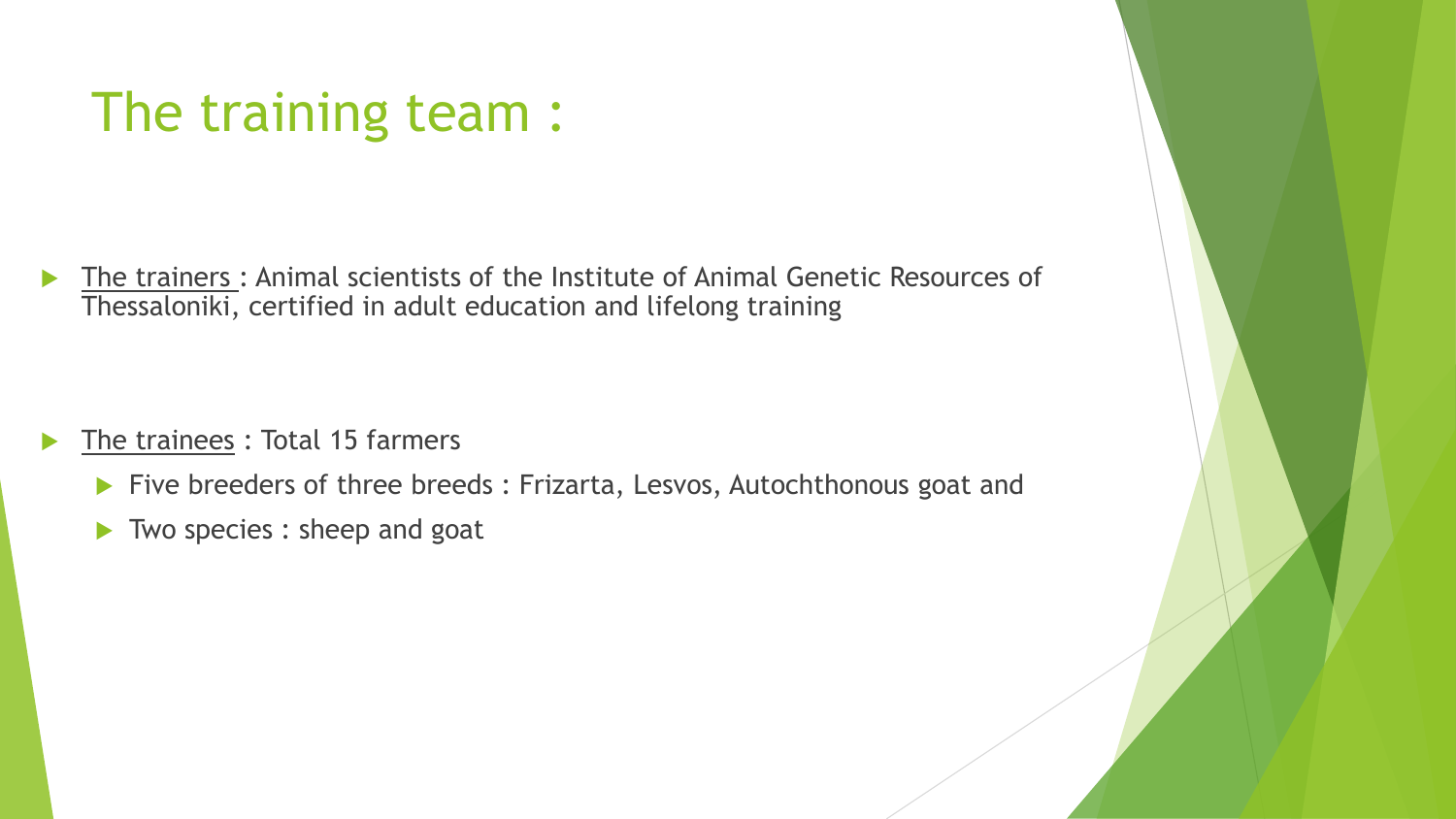# The training :

- Basic course training
- ❑ Application installation
- ❑ Step-by-step AWIN presentation
- ❑ Analysis of data required
- ❑ Examples related to real data
- **Farm -on site- demonstration**
- ❑ Data collection
- ❑ Data processing
- ❑ Pilot assessment for practice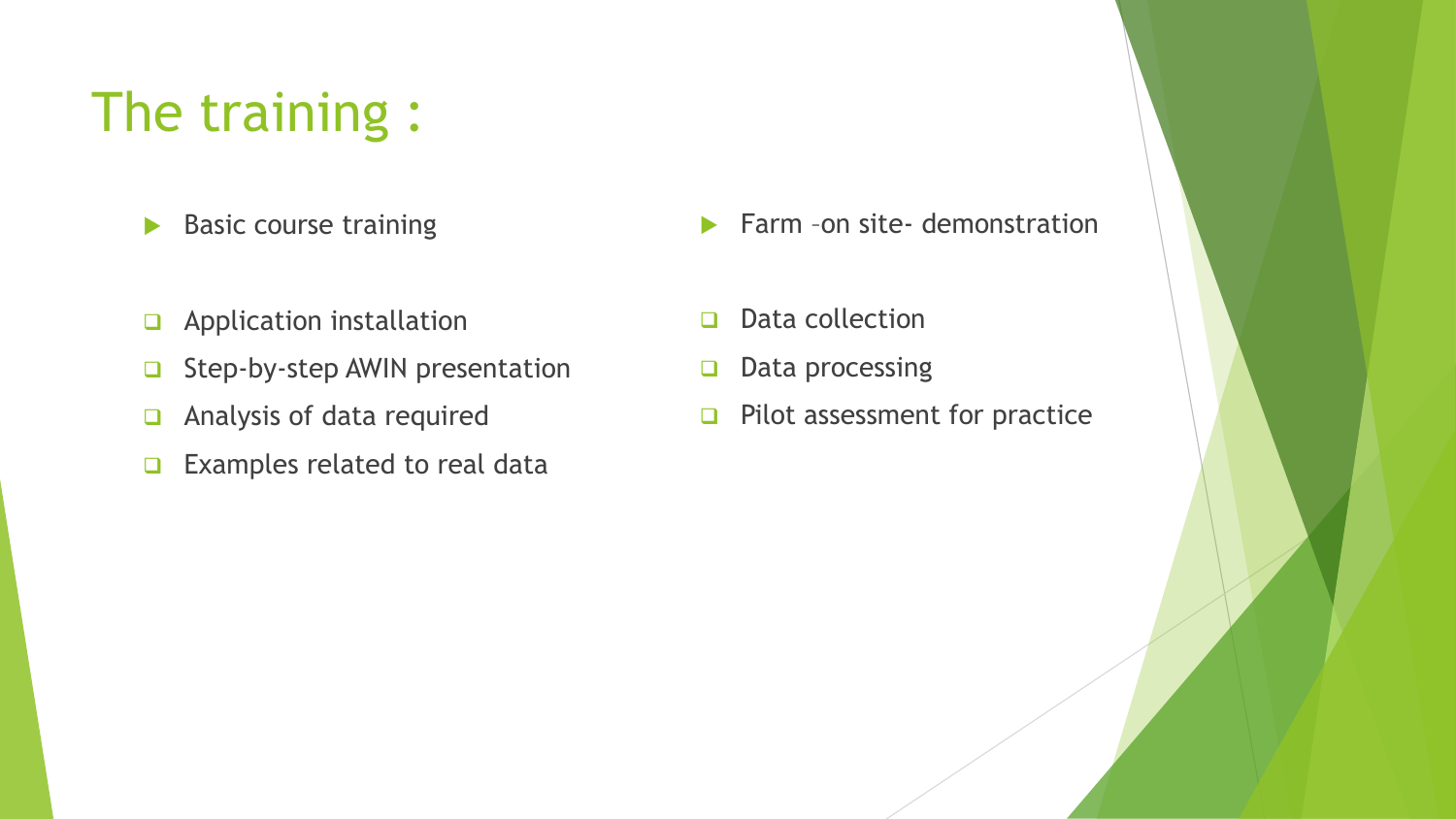# The training :

- $\blacktriangleright$  Basic course training
- ❑ Application installation
- ❑ Step-by-step AWIN presentation
- ❑ Analysis of data required
- ❑ Examples related to real data

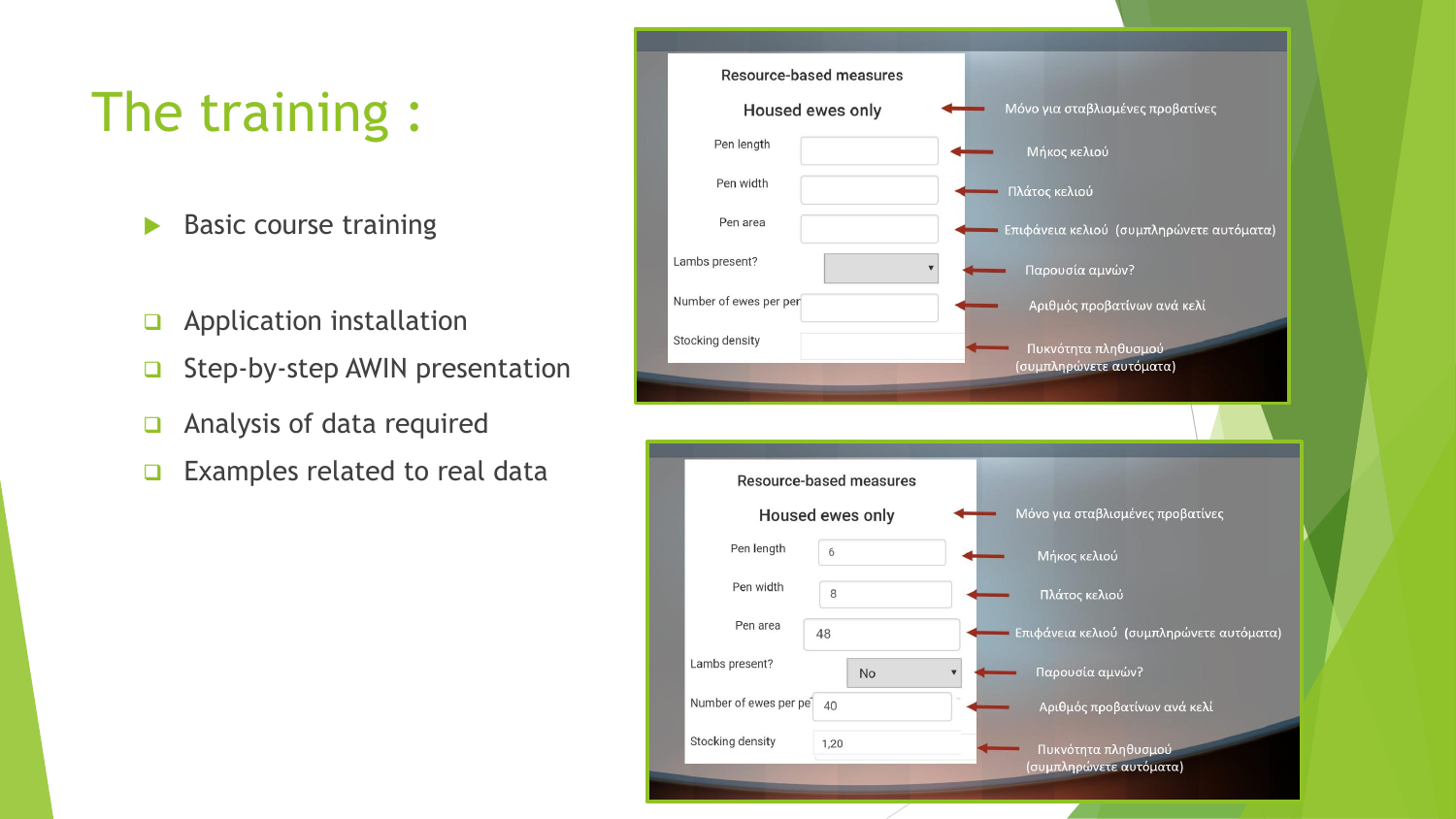## The training :





- ❑ Data collection
- ❑ Data processing
- ❑ Pilot assessment for practice





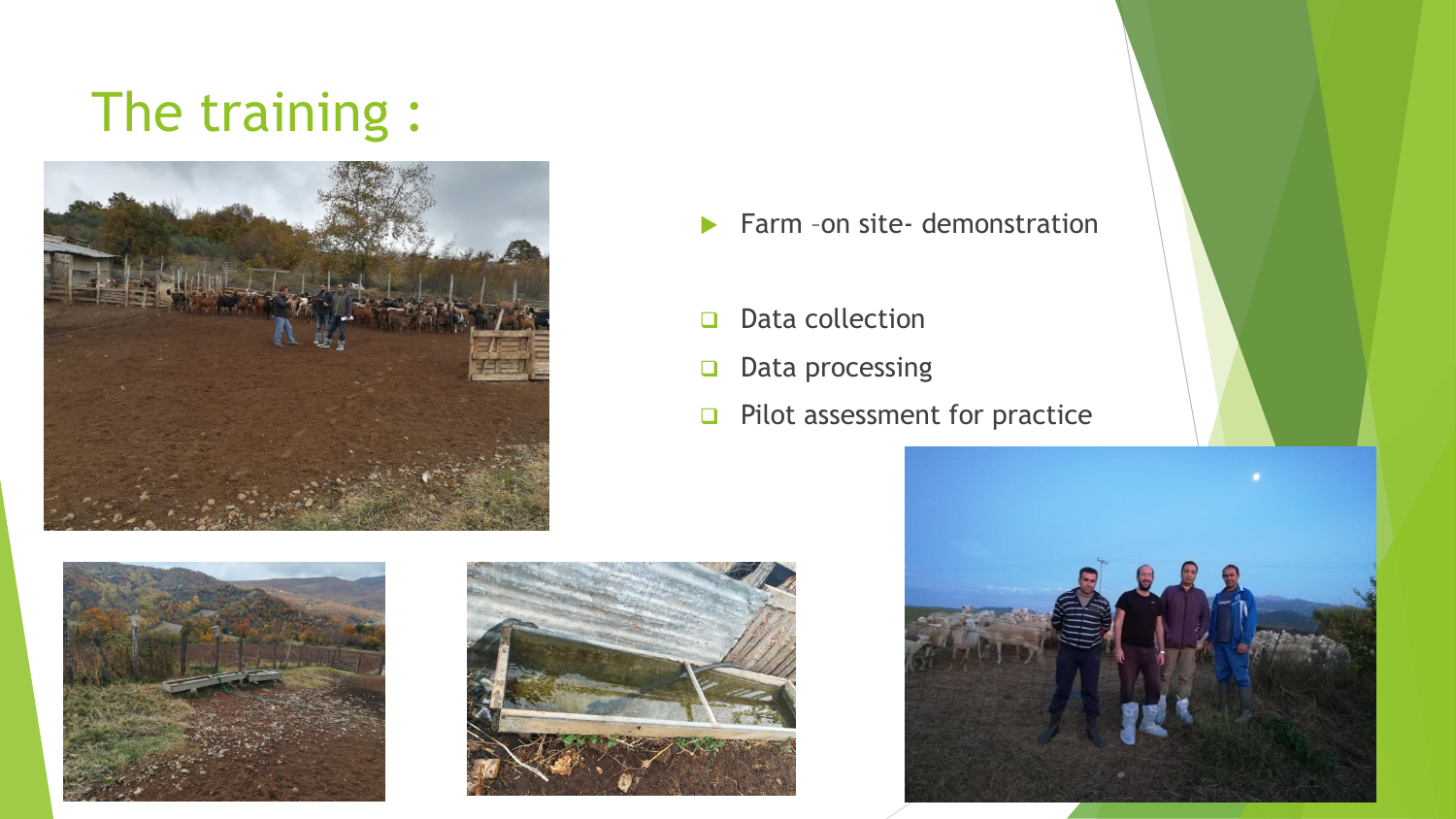# The monitroring :

- ❖ AWIN assessment is analyzed together with the instructor
- ❖ Personal interviews :
	- ❑ register difficulties
	- ❑ time needed to complete assessment
	- ❑ argument on assessment evaluation
	- ❑ the level of understanding assessment suggestions
	- ❑ willingness to apply AWIN suggestions

Farmers evaluate, every time, AWIN recommendations

- Breeders are asked to apply AWIN two more times by their own (once per year)
- Communication is recorded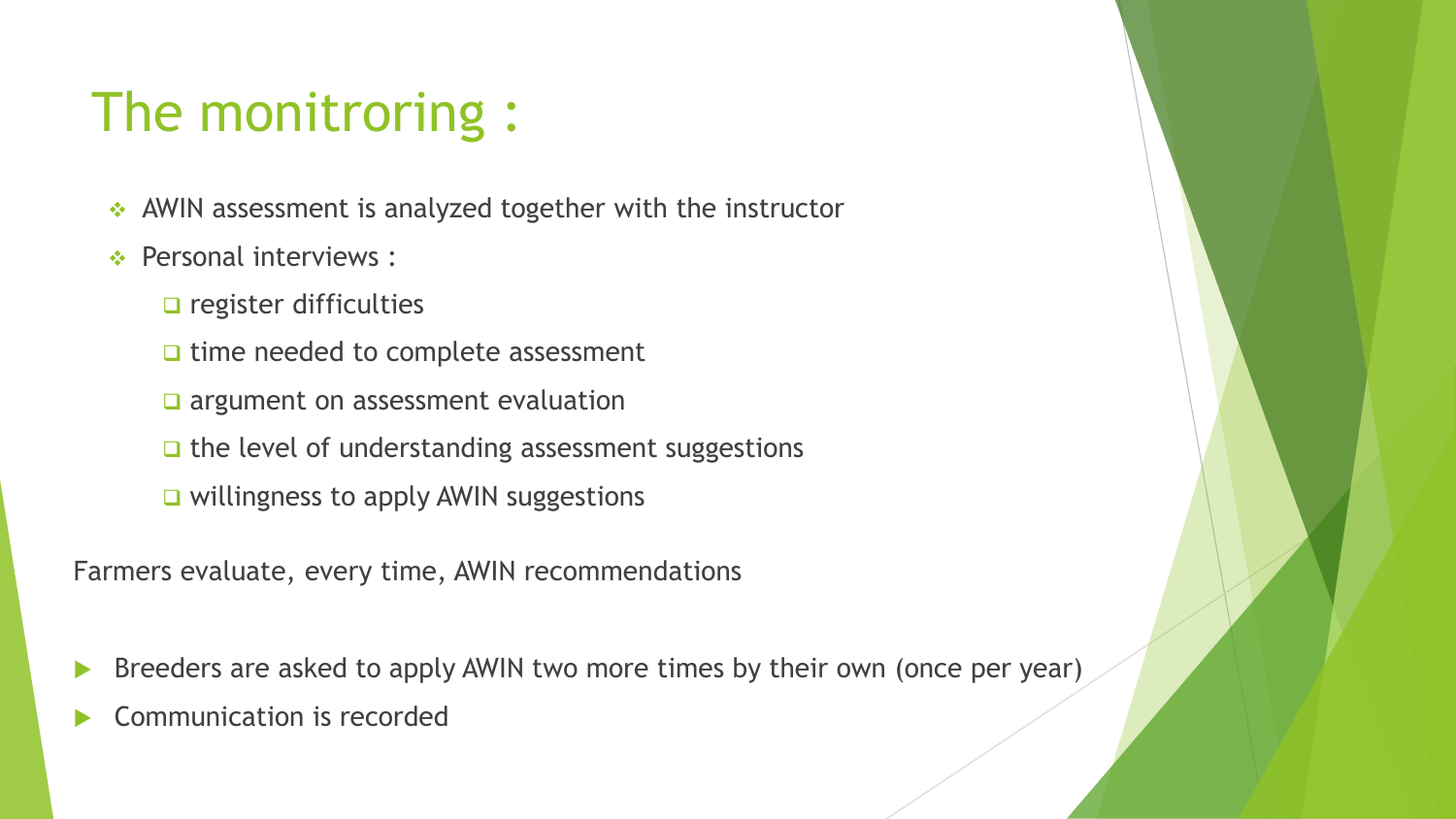## The monitroring :

- (Overall/Final) Record farmers opinion
	- ❑ on the use of the app
	- ❑ the frequency of its use
	- ❑ what are the advantages of its use
	- ❑ future use of the app and the benefits of it
	- ❑ farm management adjustments to further use the app
	- ❑ interest to other applications of the similar philosophy to apply in their farms
	- ❑ opinion on the importance of its use
	- ❑ do other farmers consider to apply AWIN to their farms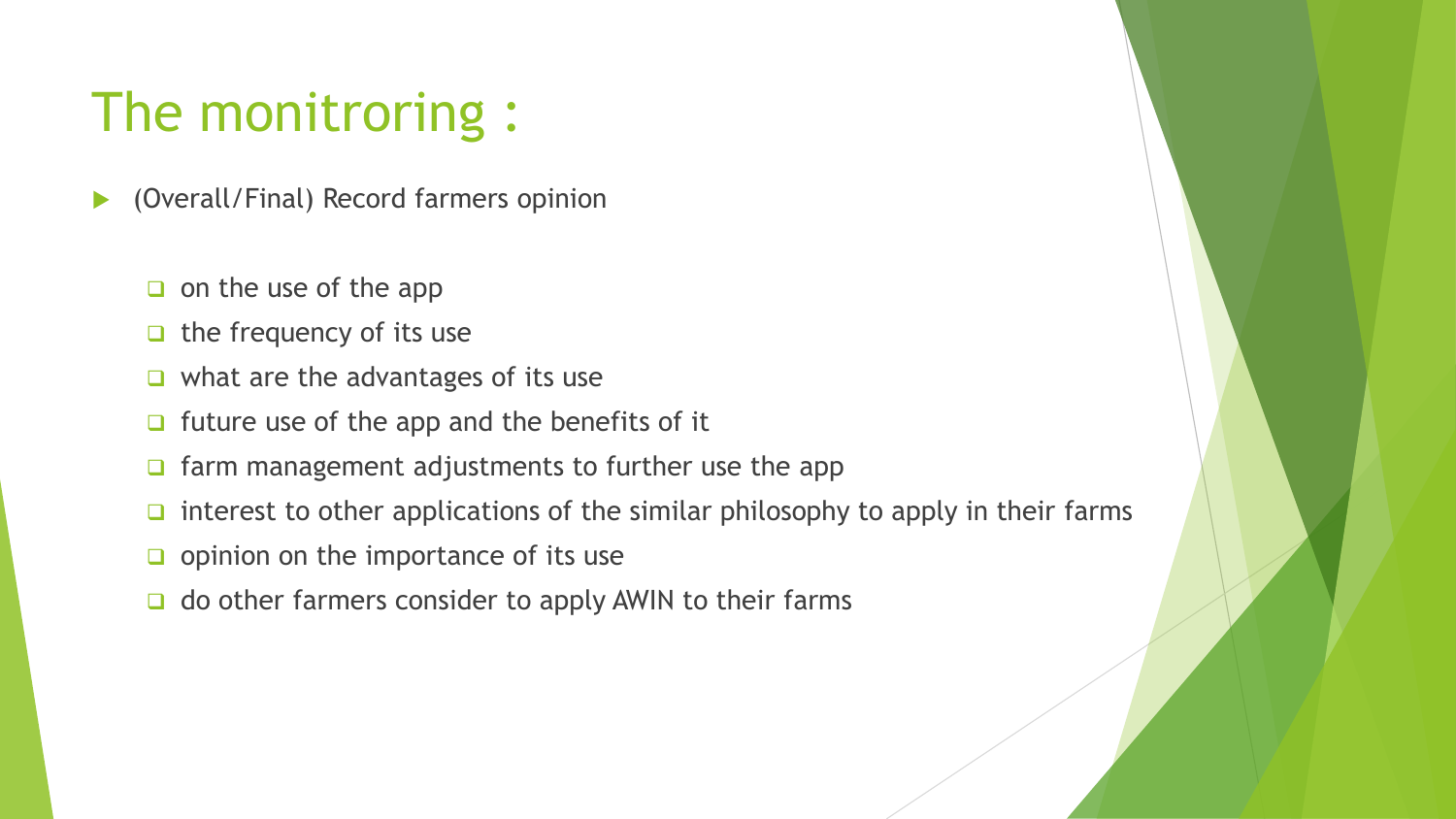### The conclusion :

- **Breeders gain a significant level of knowledge in managing** applications and online products
- Many breeders have been positively influenced towards using online applications for farm management
- **Breeders using/adopting AWIN are more acceptable to** innovative issues related to their farms, job quality, social health and product quality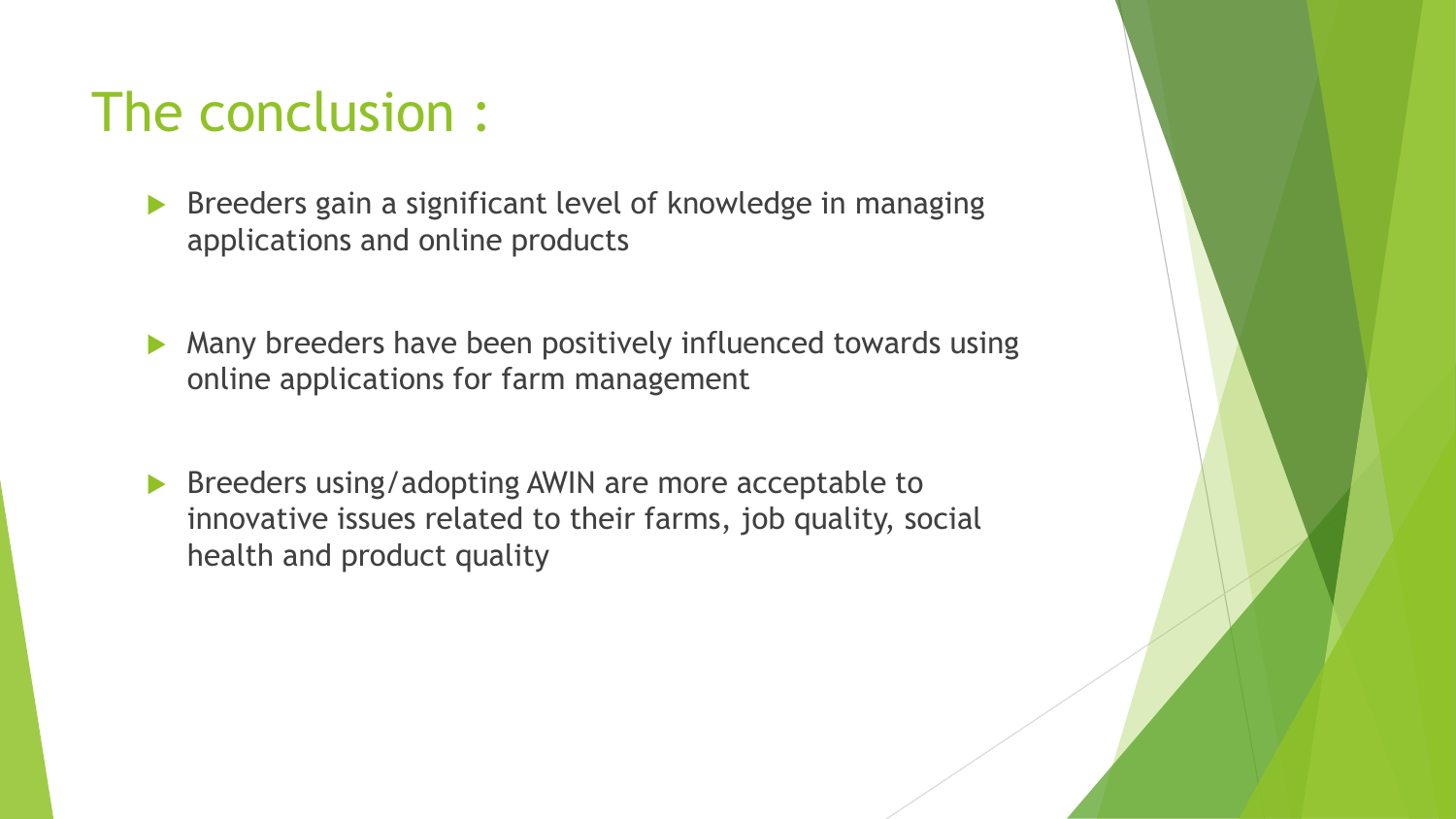### The conclusion :

- **Farmers are moving towards a more environmental friendly farm** management
- **IMPROPIED 10 Improving the quality of livestock welfare contributes greatly to** reducing environmental loads

(either in the management of livestock waste

or in improving the energy footprint of each farm)

 $\blacktriangleright$  All of the above contribute to financial prosperity and farm viability while promoting the social level of the breeders.